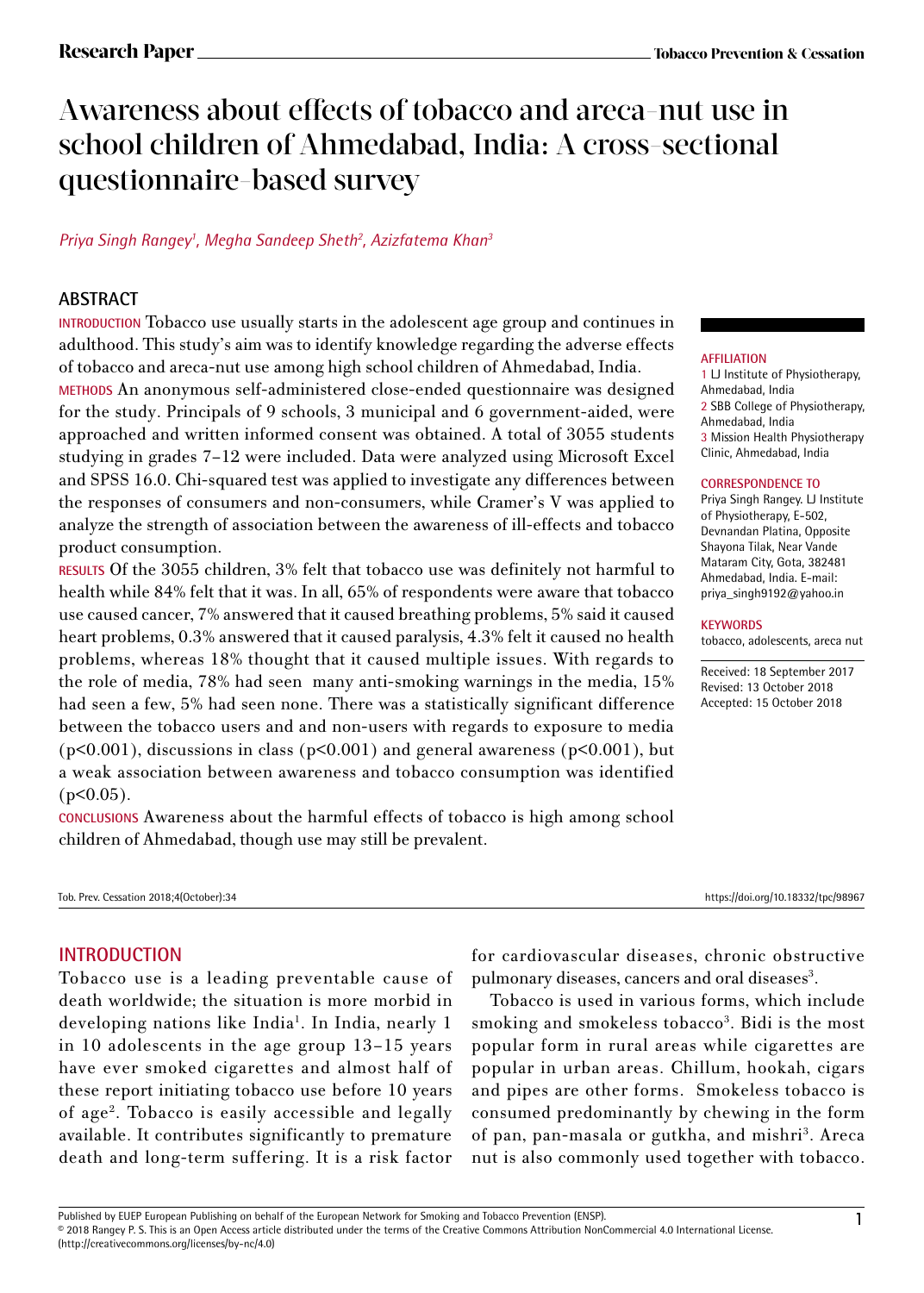Most people are unaware of the side effects of areca nut. Areca nut is known to be mutagenic and has genotoxic effects on the tissues of the body, eventually leading to various neoplastic and paraneoplastic lesions<sup>4</sup>. Areca nut is the fourth most commonly used psychoactive substance in the world after nicotine, alcohol and caffeine5 .

According to the Global Adult Tobacco Survey-India (GATS-India) 2009, more than one-third (34.6%) of Indians use tobacco in some form: smoking, chewing, application to teeth and gums, or sniffing. Among the tobacco users, 20.6% consumed only smokeless tobacco, 8.7% smoking tobacco only, and 5.3% used both smoking as well as smokeless tobacco<sup>3</sup>. Tobacco use usually starts in the adolescent age group and continues in adulthood. According to WHO, adolescents are most vulnerable to risk-taking behavior that can lead to substance abuse. They are still going through critical periods of growth and development making them vulnerable to nicotine and its harmful effects<sup>6</sup>. Symptoms of serious addiction can appear within weeks or even days after smoking begins, which can lead to years of tobacco use and dependence7 .

To reduce its prevalence, awareness should be increased, especially among school children because this is the most susceptible and easily modifiable age group. A study by Chadda and Sengupta<sup>6</sup> concluded that there is a need to collect nationwide data on the use of different forms of tobacco by children and adolescents, and the factors leading to initiation of such harmful habits<sup>6</sup>. Schools play a powerful role in reducing tobacco and areca-nut use by children. The National Tobacco Control Programme (NTCP) includes training of school teachers and various school programs at the district level<sup>8</sup>. Despite such programs, a large number of adolescents is still addicted to tobacco in any form. Hence, this study was conducted, using a questionnaire, to determine the level of awareness about the risk associated with tobacco use among students of grades 7–12.

# **METHODS**

This is a cross-sectional study conducted across 9 randomly selected schools (3 municipal and 6 government-aided) in Ahmedabad, India (Table 1).

The principals of the 9 schools were approached and written informed consent was obtained from all

## Table 1. Distribution of the students

|              | <b>Municipal</b><br>$\mathbf{n}$ $\left(\frac{o}{o}\right)$ | <b>Semi-Government</b><br>$\mathbf{n}$ $\left(\frac{9}{6}\right)$ | <b>Total</b><br>m |
|--------------|-------------------------------------------------------------|-------------------------------------------------------------------|-------------------|
| <b>Boys</b>  | 61(4%)                                                      | 1520 (96%)                                                        | 1581              |
| Girls        | 31 (2.5%)                                                   | 1225 (97.5%)                                                      | 1256              |
| <b>Users</b> | 24 (6.5%)                                                   | 347 (93.5%)                                                       | 371               |
| Tobacco      | $0(0\%)$                                                    | 20 (100%)                                                         | 20                |
| Smoking      | $2(10\%)$                                                   | 18 (90%)                                                          | 20                |
| Areca-nut    | 22 (7%)                                                     | 309 (93%)                                                         | 331               |
| Non-users    | 77 (3%)                                                     | 2607 (97%)                                                        | 2684              |

of them. Students from grades 7–12 were selected for the study and consent was also obtained from them. Students were informed about the purpose of the study and assurance was given about confidentiality. An anonymous self-administered close-ended questionnaire was designed for the study. They were asked to fill the questionnaire after they were given a brief explanation about it. The students were included in the study only after receipt of a written informed consent from the principal of the school and oral consent by the student. Any student who was unwilling to participate in the survey or did not understand the questionnaire (shown in the Supplementary File), even after explanation, was excluded.

The collected information was converted into a computer-based spreadsheet and analysed in Microsoft Excel 15.0. Data from 3055 students were analysed. Prevalence was calculated for each question answered. The chi-squared test was applied to analyze any differences between the responses of users and non-users.

# **RESULTS**

Table 2 presents the association between tobacco use and participants characteristics, awareness and knowledge. The Cramer's V test (with measure  $\varphi$ <sub>c</sub>) was applied to determine the strength of association between the users and non-users for the knowledge whether passive smoking was harmful or not. There was a weak association between the variables ( $\varphi$ <sub>c</sub>=0.08). Cramer's V demonstrates that the variables have a weak association for awareness that the habit is harmful and watching anti-smoking, chewing tobacco, sopari and alcohol drinking media messages on TV, etc ( $\varphi_c$ =0.13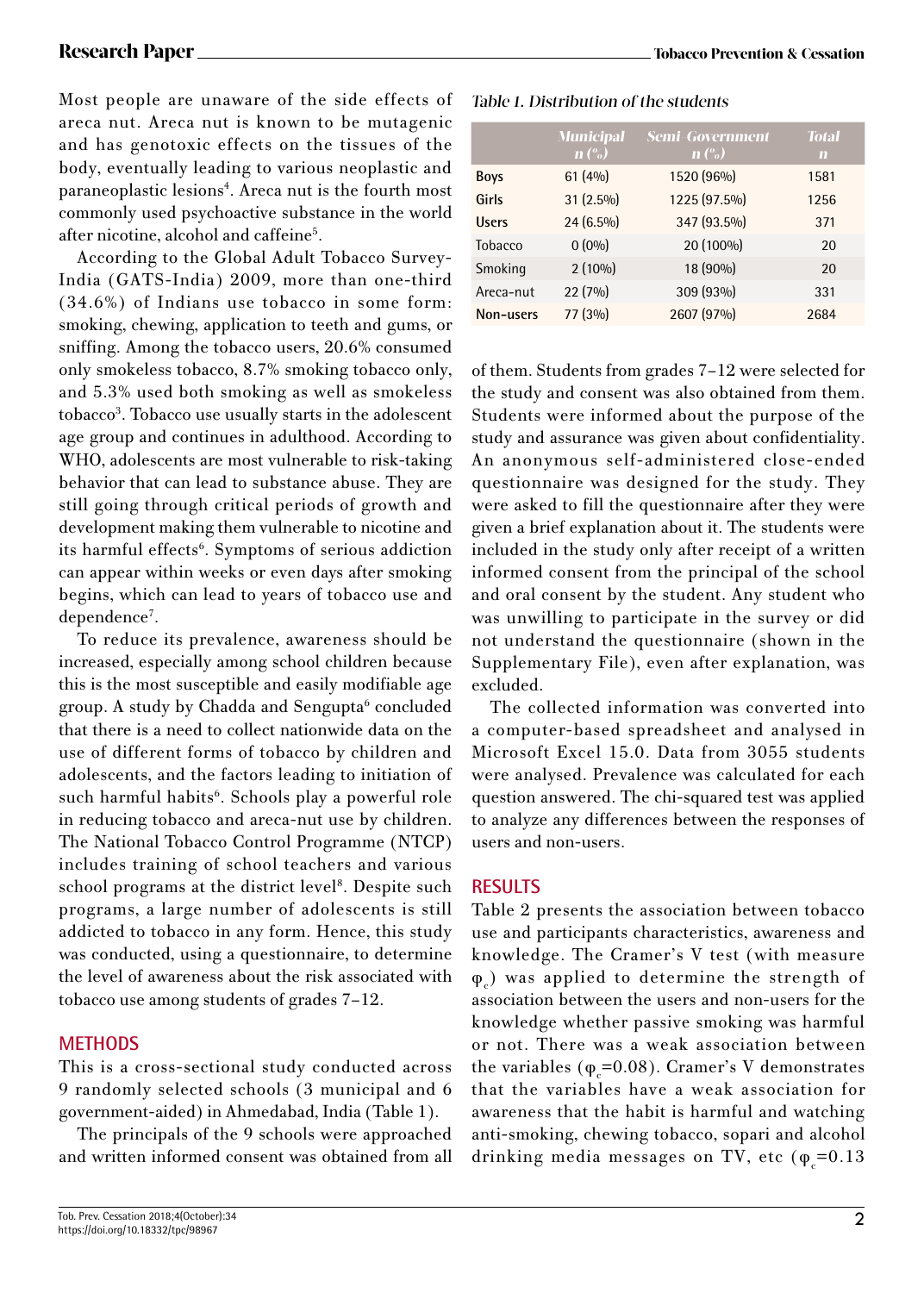### Table 2. Association between tobacco use and subject characteristics, awareness and knowledge

|                                                                   |                                  | <b>Users</b><br>$\mathbf{n}$ $\left(\frac{o}{o}\right)$ | <b>Non-users</b><br>$\mathbf{n}$ (%) | <b>Total</b><br>$\mathbf{m}$ | $\boldsymbol{p}$ |
|-------------------------------------------------------------------|----------------------------------|---------------------------------------------------------|--------------------------------------|------------------------------|------------------|
| Passive smoking - harmful                                         | <b>No</b>                        | 39 (11%)                                                | 153 (6%)                             | 192                          | < 0.001          |
|                                                                   | Yes                              | 197 (53%)                                               | 1876 (70%)                           | 2073                         |                  |
| Habit - harmful                                                   | <b>No</b>                        | 32 (9%)                                                 | 64 (3%)                              | 96                           | < 0.001          |
|                                                                   | Yes                              | 241 (65%)                                               | 2325 (87%)                           | 2566                         |                  |
| Anti-smoking media                                                | Many                             | 253 (68%)                                               | 2145 (80%)                           | 2398                         | < 0.001          |
|                                                                   | Few                              | 69 (19%)                                                | 390 (14%)                            | 459                          |                  |
|                                                                   | None                             | 31 (8%)                                                 | 111 $(40/0)$                         | 142                          |                  |
| Problems caused by the habits                                     | Cancer                           | 226 (61%)                                               | 1748 (65%)                           | 1974                         | < 0.001          |
|                                                                   | <b>Breathing</b>                 | 23 (6%)                                                 | 185 (7%)                             | 208                          |                  |
|                                                                   | Heart                            | 10 (3%)                                                 | 90 (3%)                              | 100                          |                  |
|                                                                   | Paralysis                        | $0(0\%)$                                                | 10 (0.3%)                            | 10                           |                  |
|                                                                   | None                             | 61 (17%)                                                | 73 (2.7%)                            | 134                          |                  |
|                                                                   | Multiple                         | 51 (13%)                                                | 440 (17%)                            | 552                          |                  |
| Actors on TV/Movies/Video consuming<br>tobacco/ areca-nut/alcohol | Never Watch TV/<br><b>Movies</b> | 18 (5%)                                                 | 79 (3%)                              | 97 (3.2%)                    | < 0.001          |
|                                                                   | Frequently                       | 213 (57%)                                               | 1549 (58%)                           | 1762 (57.8%)                 |                  |
|                                                                   | Sometimes                        | 102 (27.5%)                                             | 929 (35%)                            | 1031 (33.7%)                 |                  |
|                                                                   | Never                            | 17 (4.5%)                                               | 76 (3%)                              | 93 (3%)                      |                  |
|                                                                   | Missing                          | $21(6\%)$                                               | $51(1\%)$                            | 72 (2.3%)                    |                  |
| Ads/Promotions                                                    | Many                             | 181 (49%)                                               | 1279 (48%)                           | 1460 (48%)                   | 0.0032           |
|                                                                   | Few                              | 107 (29%)                                               | 865 (32%)                            | 972 (32%)                    |                  |
|                                                                   | None                             | 63 (17%)                                                | 480 (18%)                            | 543 (17.7%)                  |                  |
|                                                                   | Missing                          | 20 (5%)                                                 | 60 (2%)                              | 80 (2.3%)                    |                  |
| Discussion by the teacher                                         | Yes                              | 219 (59%)                                               | 1916 (71%)                           | 2135 (53%)                   | < 0.001          |
|                                                                   | <b>No</b>                        | 78 (21%)                                                | 358 (13%)                            | 436 (23%)                    |                  |
|                                                                   | Not sure                         | 56 (15%)                                                | 347 (13%)                            | 403 (20%)                    |                  |
|                                                                   | Missing                          | 18 (5%)                                                 | 63 (3%)                              | 81 (4%)                      |                  |
| Discussion in the class                                           | Yes                              | 178 (48%)                                               | 1451 (54%)                           | 1629 (53%)                   | < 0.001          |
|                                                                   | No                               | 103 (21%)                                               | 606 (23%)                            | 709 (23%)                    |                  |

and  $\varphi_{\rm c}$ =0.0848, respectively). The test revealed a significant difference between the tobacco users and non-users but a weak association for belief that the habit caused cancer, breathing problems, heart problems, paralysis or it did not cause any problems or caused multiple problems (p<0.001,  $\varphi_c$ =0.198). Chi-square tests revealed a significant difference between tobacco users and non-users and a weak association for whether they had seen any actors smoking or chewing tobacco or sopari or drinking alcohol on screen (p<0.001,  $\varphi_c$ =0.1) or promotional advertisements (p=0.032,  $\varphi_c$ =0.067). Chi-squared tests also showed statistically significant differences

for whether their teacher had talked about the dangers of such habits (p<0.001) and for whether there had been any discussion about the ill-effects of smoking in class (p<0.001). Cramer's V showed a weak association for the same ( $\varphi_c$ =0.098 and  $\varphi_{\rm c}$ =0.301, respectively).

# **DISCUSSION**

This study determined the awareness about the use of tobacco and areca nut among school children in India. The majority of children were aware of the health effects, but 3–6% of the children may not be aware of the ill-effects of such use. The results of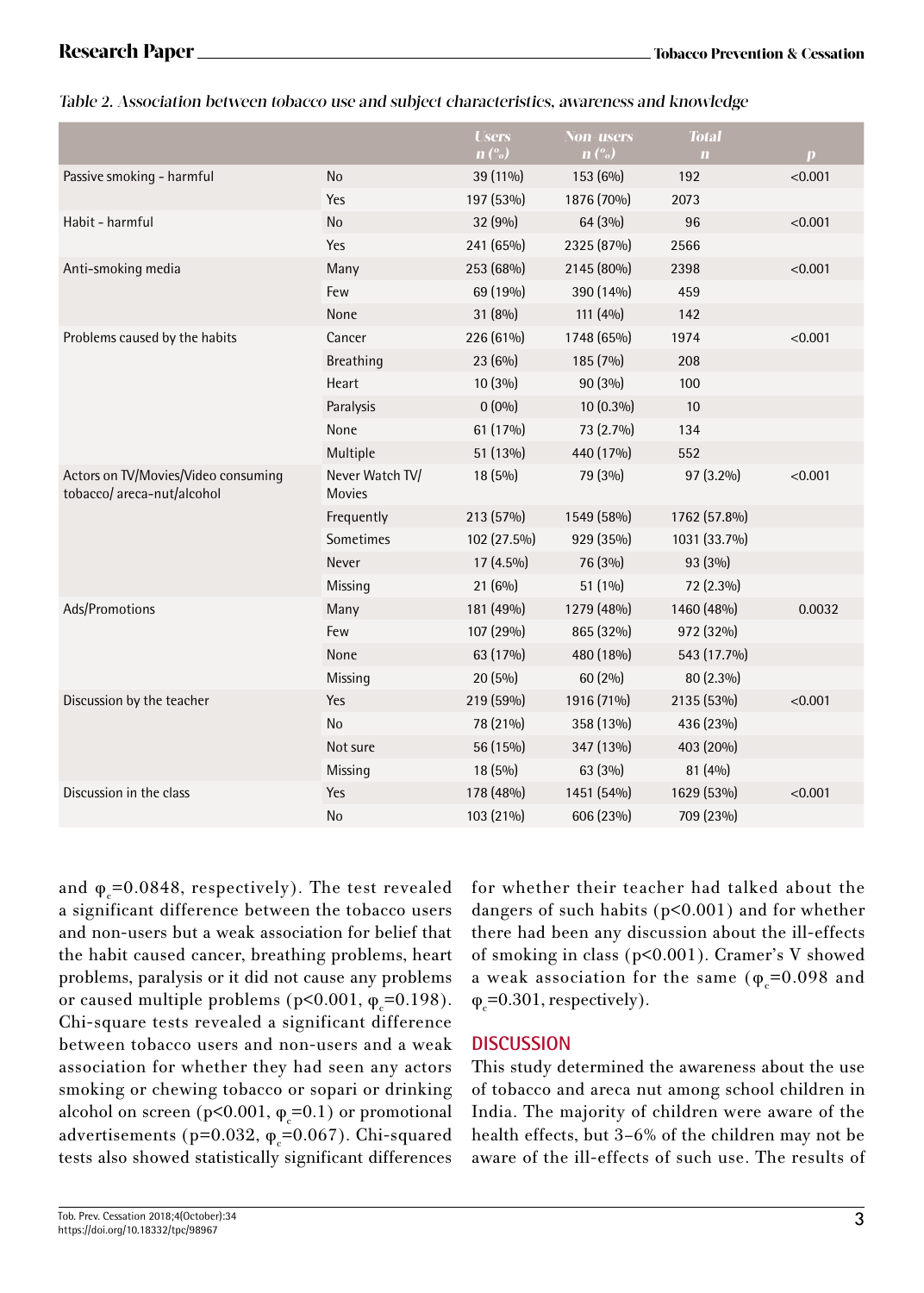the present study are in accordance with the results found by Taran et al. $9$  in 2016 and Tiwari et al. $^{10}$  in 2014. The authors found that 50–90% of the children were aware of the ill-effects of tobacco use. Also, 23% did not recall any discussion in the class or any talks by the teacher regarding the ill-effects of tobacco or areca-nut usage. There is good awareness about the ill-effects of the usage, but measures need to be taken to combat tobacco use in India. The benefits of early educational programs have been well reported for school children<sup>11</sup>. Out of the tobacco users in our sample, the majority knew about the ill-effects caused by areca-nut and tobacco use but still chose to use it, whereas a small percentage was unaware of the risks. These results are contradictory to the findings of Khandelwal et al.<sup>12</sup> who found that 70% of the users were uninformed of the harmful effects of areca-nut use. Such programs should not only focus on the harms caused by cigarette smoking but also on those caused by other forms of tobacco use, like smoking hooka and bidis, and by the smokeless forms like gutka and areca nut.

Almost half of the students had seen actors consuming tobacco, areca nut or alcohol on TV, in movies or videos, as well as advertisements or promotions for tobacco use. Such actions lead the youth to become more attracted to such products. Tobacco or areca-nut advertising and promotion effectively target young people with images of smokers as trendy, sporty and successful. Characters in the movies or television serials often demonstrate cigarette smoking or alcohol consumption as a routine of daily life. These scenes often stimulate the impressionable mind of the adolescent to adopt similar behaviour<sup>6</sup>.

The results showed a statistically significant difference between tobacco users and non-users, but there was only a weak association. Increasing awareness may lead to reduced consumption in the adolescents as they may have lower awareness levels. Hence, we need to propose new ideas and techniques for spreading awareness and reducing the consumption of tobacco or areca nut. But since the association is only weak, it cannot be said that an increased awareness may lead to reduced consumption. Special attention needs to be given to promoting cessation among current users, as helping them would, in turn, be beneficial for the other

The current study focused on a small sample. Future studies with larger samples need to be performed. Furthermore, the present study was limited to urban areas of Ahmedabad, hence studies in rural areas and other parts of the country are warranted.

# **CONCLUSIONS**

There is awareness about the ill-effects of tobacco and areca-nut use among the school children of Ahmedabad, but there is still a need to develop programs to combat usage of these products as some of the children still tend to use them despite being aware of the associated risks. There should be better provisions developed for those who are consumers to aid cessation efforts. Schools need to focus more on such areas, and there should be better legislation at the regional level for controlling the promotion and advertising of tobacco.

# **REFERENCES**

- 1. Narain R, Sardana S, Gupta S, et al. Age at initiation & prevalence of tobacco use among school children in Noida, India: A cross-sectional questionnaire based survey. Indian J Med Res. 2011;133(3):300-7.
- 2. Sinha DN, Reddy KS, Rahman K, Warren CW, Jones NR, Asma S. Linking Global Youth Tobacco Survey (GYTS) data to the WHO framework convention on tobacco control: the case for India. Indian J Public Health. 2006;Apr-Jun 50(2):76-89.
- 3. Gupta Bhawan. Burden of Smoked and Smokeless Tobacco Consumption in India - Results from the Global adult Tobacco Survey India (GATS-India)- 2009-2010. Asian Pacific Journal of Cancer Prevention. 2013;14(5):3323-9.
- 4. Trivedy CR, Craig G, Warnakulasuriya S. The oral health consequences of chewing areca nut. Addiction Biology. 2002;7(1):115-25. doi:10.1080/13556210120091482
- 5. Auluck A, Hislop G, Poh C, Zhang L, Rosin MP. Areca nut and betel quid chewing among South Asian immigrants to Western countries and its implications for oral cancer screening. Rural Remote Health. 2009;9:1118.
- 6. Chadda RK, Sengupta SN. Tobacco use by Indian adolescents. Tob Induc Dis. 2003;1(1):8. doi:10.1186/1617-9625-1-8
- 7. DiFranza JR, Rigotti NA, McNeill AD, et al. Initial Symptoms of Nicotine Dependence in Adolescents. Tob Control. 2000;9(3):313-9. doi:10.1136/tc.9.3.31
- 8. Kaur J, Jain DC. Tobacco Control Policies in India: Implementation and Challenges. Indian J Public Health.